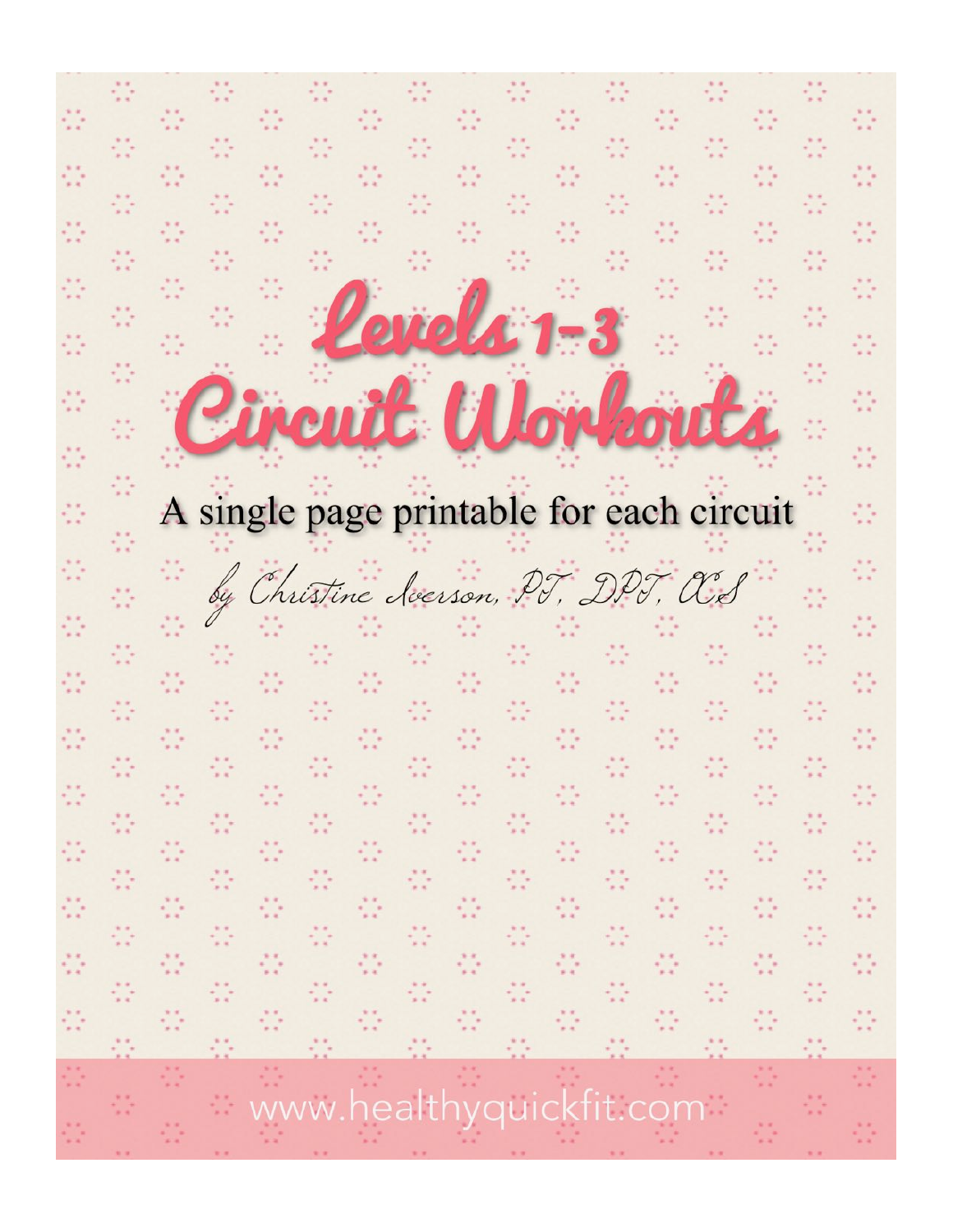## **Important Note**

In no way are this booklet, the exercises in the photographs, or the accompanying videos meant to replace, counter, or conflict with your physician or your own physical therapist's advice.

Before you begin any exercise program, you must consult with a medical health professional, and that is particularly important after giving birth. It is absolutely essential that before beginning this program or any exercise program you consult with your physician about the specific content of the program, including the exercise progression.

Every pregnancy and every woman is different, and only your doctor knows your situation. If you have questions about your post-pregnancy health, please consult with your physician, physical therapist, or lactation consultant, as appropriate.

Risk for injury is inherent with any exercise program. The exercises in this booklet are offered with no guarantees on the part of the publisher or the author, and the author and publisher specifically disclaim any and all liability arising directly or indirectly from the use or application of any information contained in this booklet.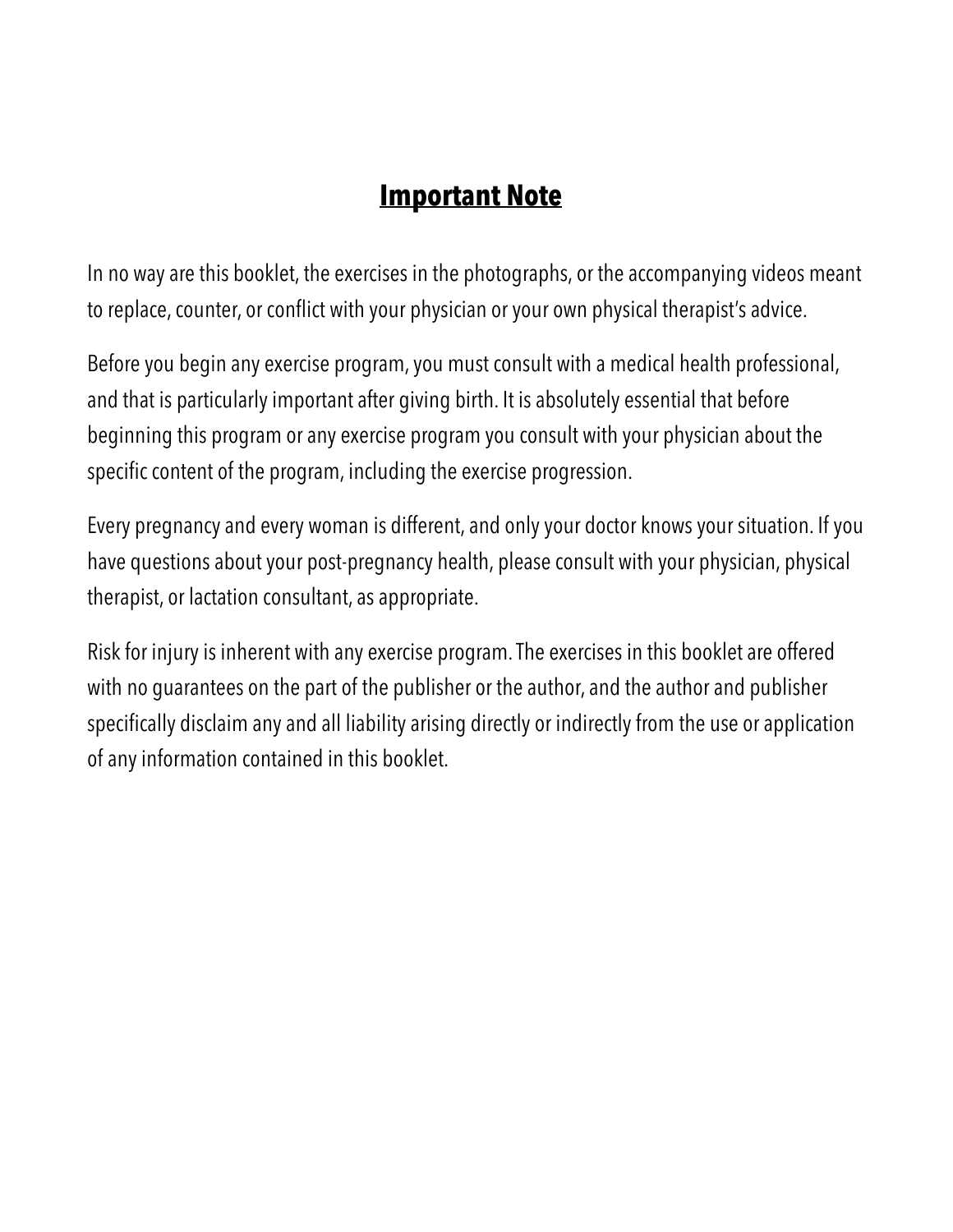

## **LEVEL 1- Circuit A**

*Alternate Circuit A one day and Circuit B the next day for a 21 minute workout 4-6 times a week.*

## **You Will Need:**

- 21 Minutes
- A mat
- Water
- A towel
- Your kitchen counter

## **Core Drill Exercises**

*Do these two core drill exercises in order, then repeat for 2 total rounds.* 



## **Circuit A: 3 Rounds**

*Do the next 3 exercises in order, then repeat the sequence 2 more times for 3 total rounds.*



## **Cool Down**

*Do these 5 stretches at the end of your workout: 15 seconds each side (except chin tuck:10 reps).*

| Calf Stretch | Thigh and Hip<br>Stretch | Hamstring Stretch | Chin Tuck | Cat Stretch |
|--------------|--------------------------|-------------------|-----------|-------------|
| .            |                          |                   |           |             |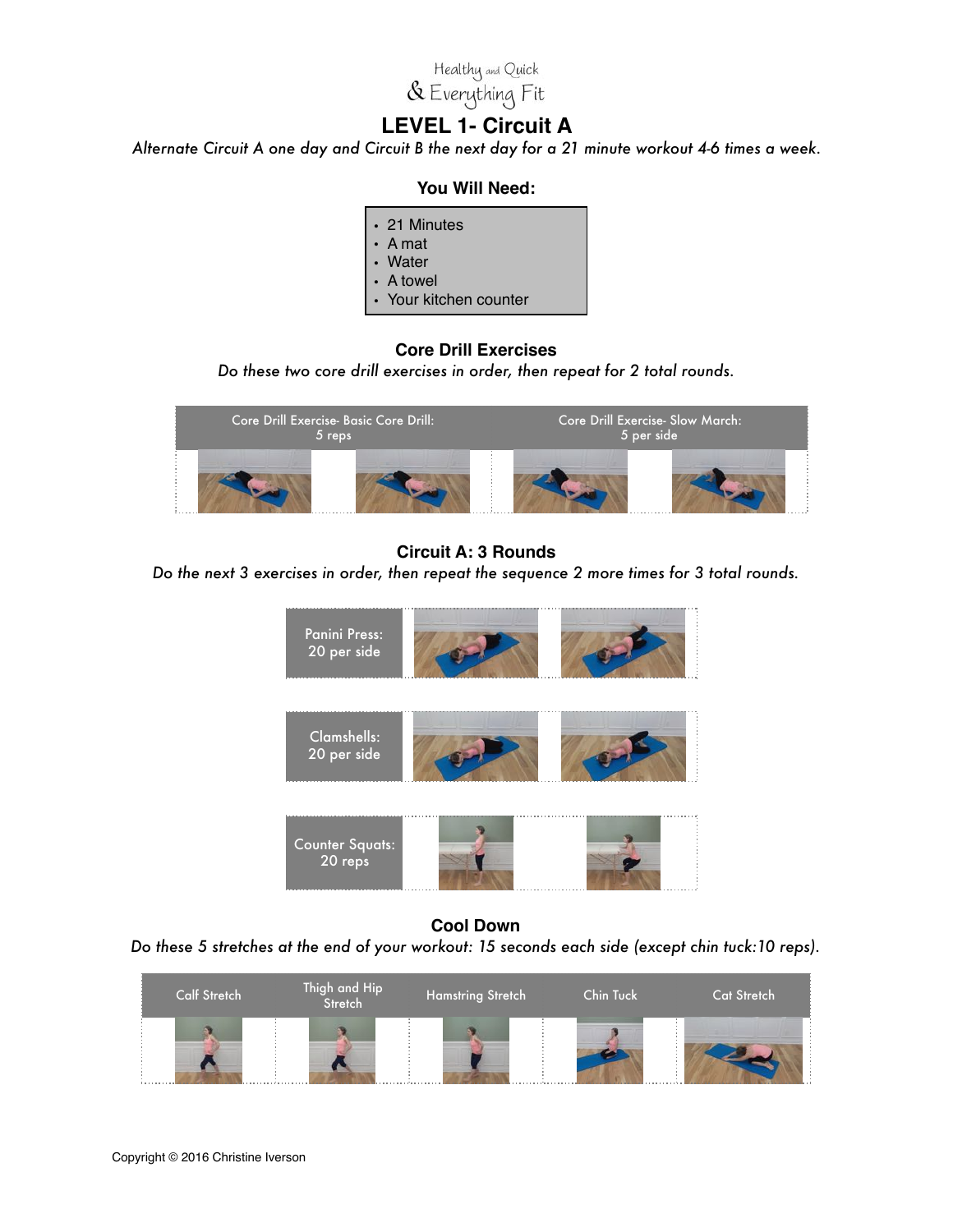Healthy and Quick<br>& Everything Fit

## **LEVEL 1- Circuit B**

*Alternate Circuit A one day and Circuit B the next day for a 21 minute workout 4-6 times a week.*

#### **You Will Need:**

- 21 Minutes
- A mat
- Water
- A towel
- A pillow (a nursing pillow works great)

## **Core Drill Exercises**

*Do these two core drill exercises in order, then repeat for 2 total rounds.* 



## **Circuit B: 3 Rounds**

#### *Do the next 3 exercises in order, then repeat the sequence 2 more times for 3 total rounds.*



**Cool Down** *Do these 5 stretches after every workout: 15 seconds each side (except chin tuck:10 reps).*

| <b>Calf Stretch</b> | Thigh and Hip<br>Stretch | Hamstring Stretch | Chin Tuck | Cat Stretch |
|---------------------|--------------------------|-------------------|-----------|-------------|
|                     |                          |                   |           |             |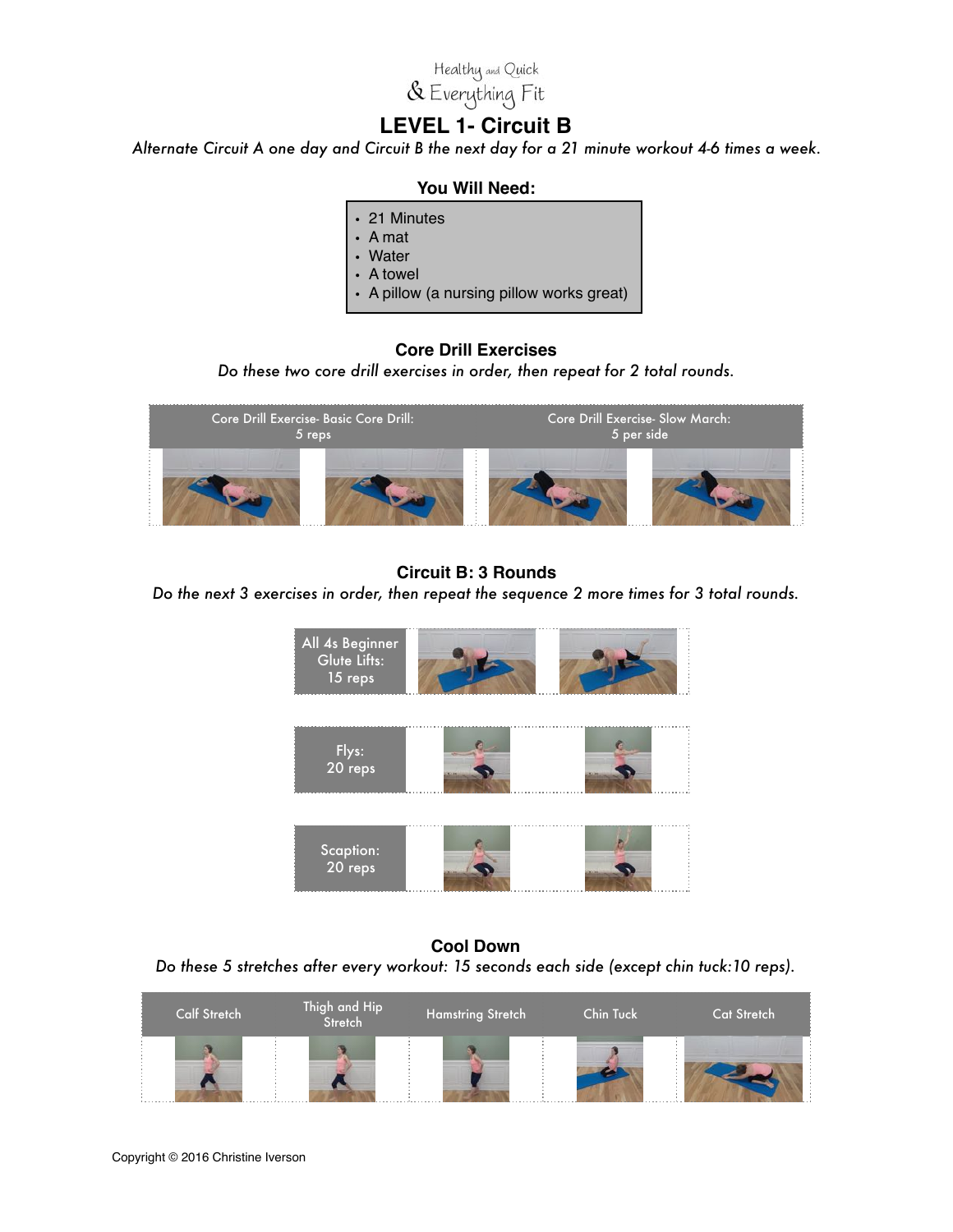

## **LEVEL 2- Circuit A**

*Alternate Circuit A one day and Circuit B the next day for an 18-24 minute workout 4-6 times a week.*

#### **You Will Need:**

| • 18 Minutes  | • A towel        |
|---------------|------------------|
| $\cdot$ A mat | $\cdot$ A pillow |
| . Water       | $\cdot$ A chair  |

## **Core Drill Exercises**

*Do these two core drill exercises in order, then repeat for 2 total rounds.* 



## **Circuit A: 3 rounds** *Do the following 3 exercises in order, then repeat the sequence 2 more times for 3 total rounds.*

 $\Omega$ 



\*Note: if it is still uncomfortable to lie on your belly, you may need to start on a softer *surface, like a bed, at first* 

**Cool Down** *Do these 5 stretches after every workout: 15 seconds each side (except chin tuck:10 reps).*

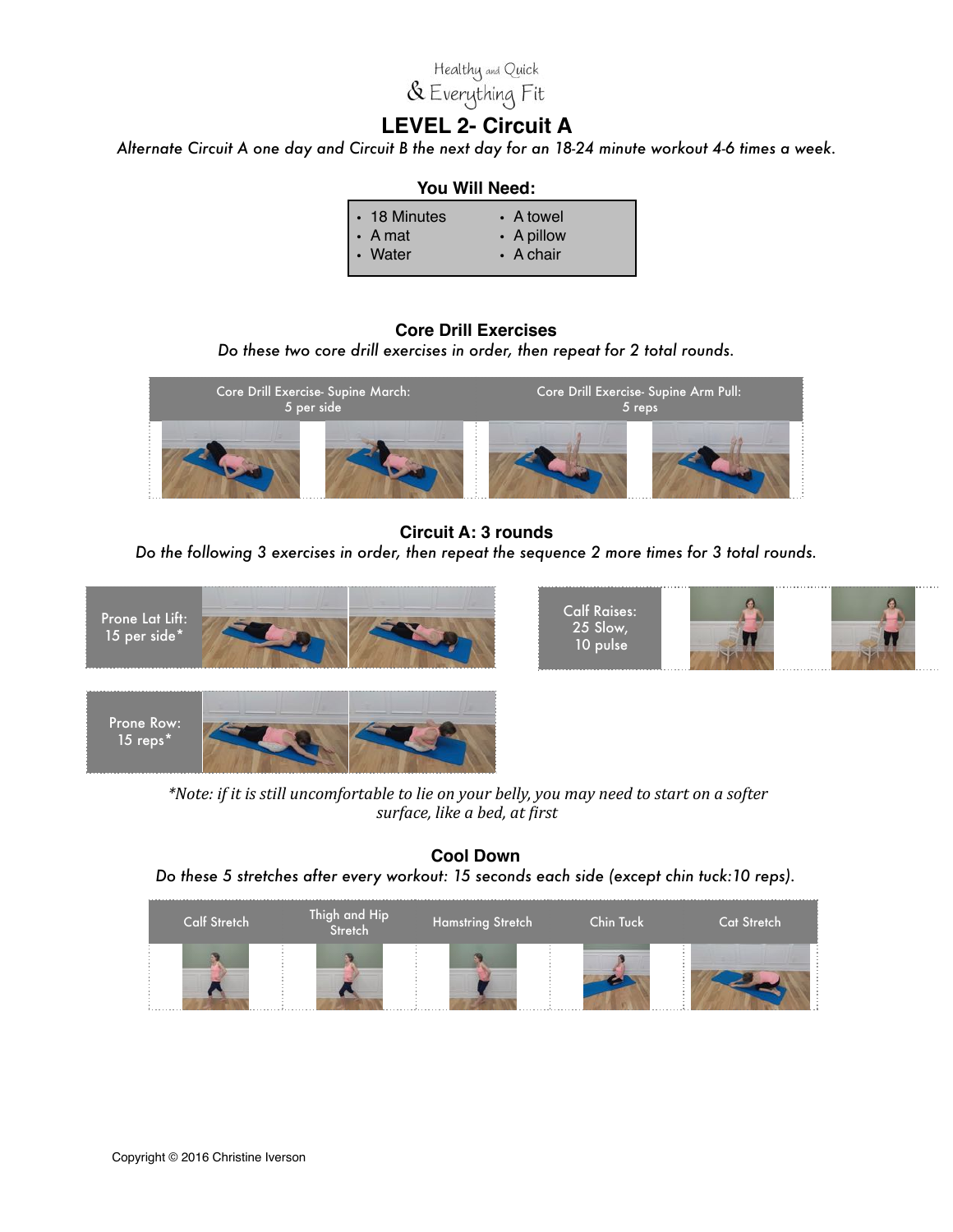

## **LEVEL 2- Circuit B**

*Alternate Circuit A one day and Circuit B the next day for a 18-24 minute workout 4-6 times a week.*

## **You Will Need:**

• 24 Minutes • A mat • Water • A towel

## **Core Drill Exercises**

*Do these two core drill exercises in order, then repeat for 2 total rounds.* 



## **Circuit B: 3 rounds**

*Do the following 3 exercises in order, then repeat the sequence 2 more times for 3 total rounds.* 



Clamshells: 25 per side



**Cool Down** *Do these 5 stretches after every workout: 15 seconds each side (except chin tuck:10 reps).*

| Calf Stretch | Thigh and Hip<br>Stretch | Hamstring Stretch | <b>Chin Tuck</b> | <b>Cat Stretch</b> |
|--------------|--------------------------|-------------------|------------------|--------------------|
|              |                          |                   |                  |                    |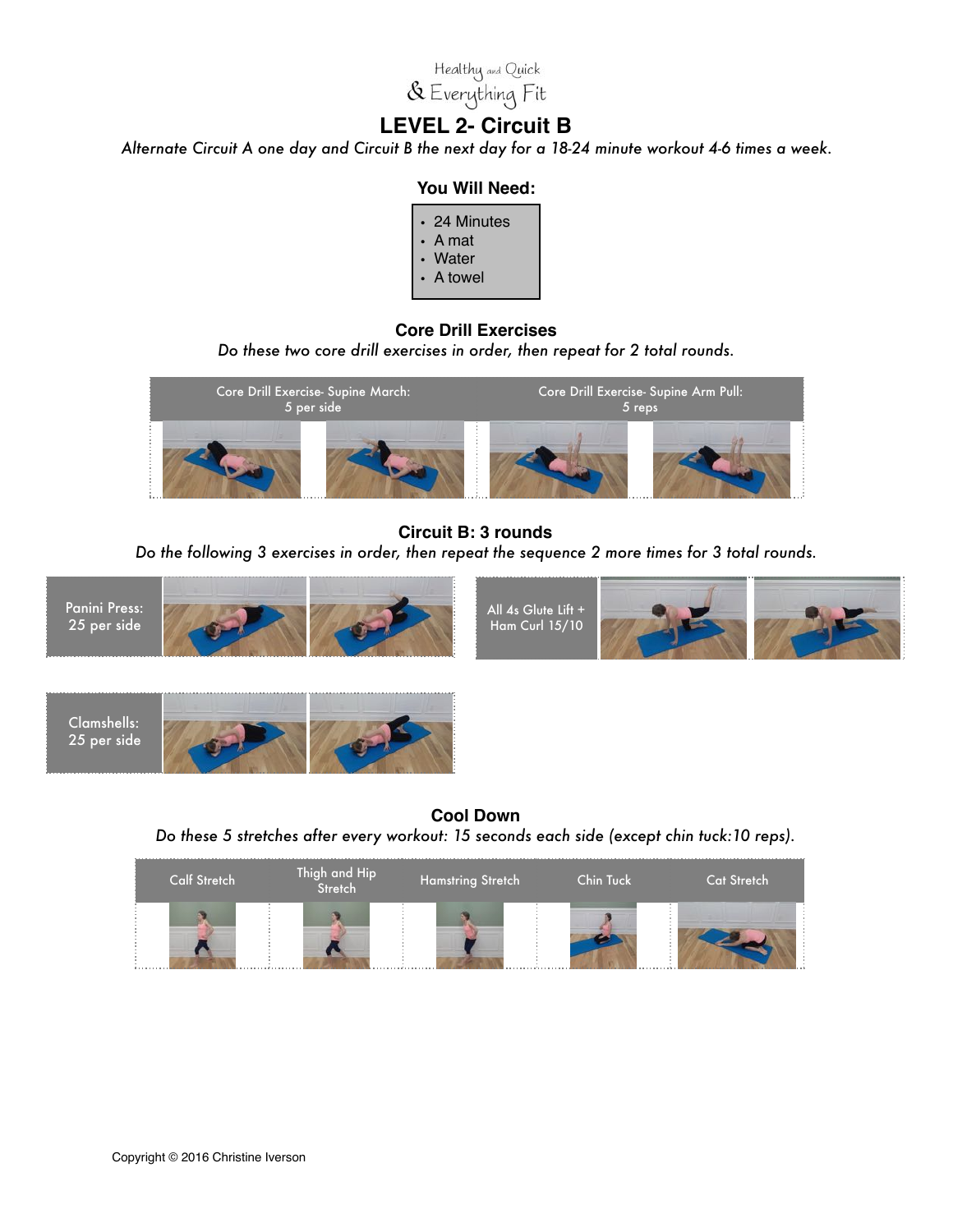

## **LEVEL 3 - Circuit A**

*Alternate Circuit A one day and Circuit B the next day for a 26-28 minute workout 4-6 times a week.* 

## **You Will Need:**

- 28 minutes
- A mat
- Water
- A towel
- A chair

## **Core Drill Exercises**

*Do these 2 exercises before every workout.* 



**Circuit A: 3 Rounds** *Do the following 5 exercises in order, then repeat 2 more times for 3 total rounds.* 



**Cool Down** *Do these 5 stretches after every workout: 15 seconds each side (except chin tuck, which is 10 reps).*

| Calf Stretch | Thigh and Hip<br>Stretch | Hamstring Stretch | Chin Tuck | <b>Cat Stretch</b> |
|--------------|--------------------------|-------------------|-----------|--------------------|
|              |                          |                   |           |                    |